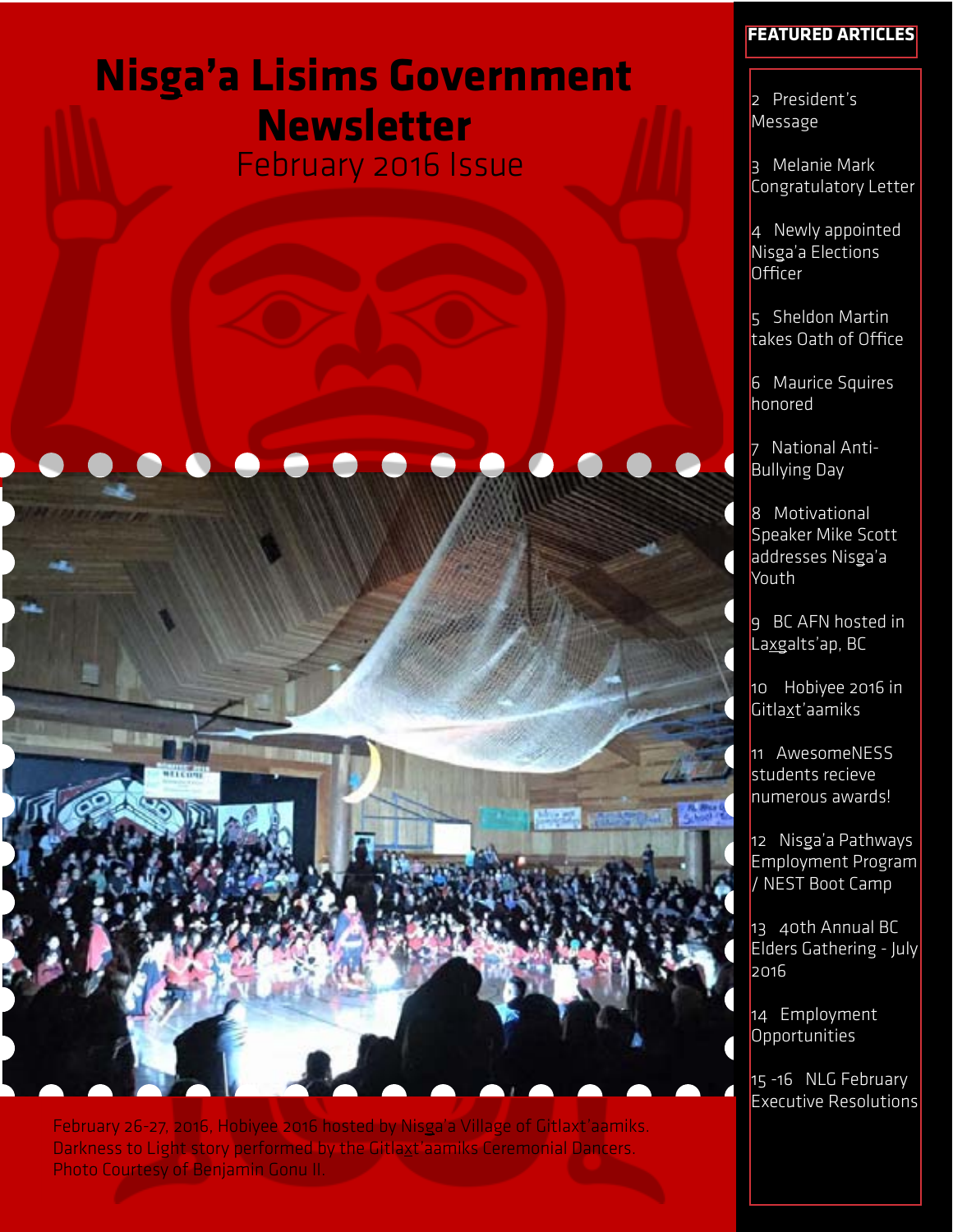# **President's Message**

In the month of February we made two trips to Ottawa to meet with Federal officials from various departments to lobby the government on issues of importance to the Nisga'a Nation and to pursue our aspirations in respect of sustainable development.

We also met with our partners on the Land Claims Agreement Coalition (LCAC) in our annual leadership meeting. The Nisga'a Nation is co-chair of the LCAC and our participation is important as we are lobbying the federal government to adopt an implementation policy



Photo Courtesy Matt Kawei/ copyright: eye4nature fotography

periodic visits to each Nisga'a Village and Nisga'a Urban Local.

On March 14, 15 & 16, 2016, the Nisga'a Nation will be host to the BC Assembly of First Nations Special Chief's Assembly that will take place at the Laxgalts'ap Community Centre in Laxgalts'ap.

This is an event of historic proportion, as the BC AFN typically hosts its meetings in Vancouver. This will be an opportunity for the Nisga'a Nation to showcase our beautiful Nisga'a Lands, culture and hospitality to the upwards of 200 Chiefs and other guests that will accompany them.

that will recognize a government-to-government relationship in the implementation of all modern treaties in Canada.

We continue in our efforts of pursuing our vision of sustainable prosperity to build our economy in the Nass Valley. The NLG Executive, comprised of the most senior elected officials from NLG, Nisga'a Villages and Nisga'a Urban Locals continue to receive reports. As one can appreciate, we cannot divulge the details given the privileged and confidential nature of discussions between the governments of BC, Canada and the Nisga'a Nation.

I can assure the Nisga'a Nation that we will make a report to our citizenry at our biennial Special Assembly of the Nisga'a Nation May 2-6, 2016 in Gitlaxt'aamiks. We will also continue with our

I would like to extend a personal invitation to all of the Nisga'a Nation's Simgigat, Sigidimhaanak' and Cultural Dance groups to be in attendance in full regalia at the Cultural Day festivities on Monday March 14, 2016 to formally welcome our guests on to Nisga'a Lands in true Nisga'a fashion! Cultural Dance group leaders may contact William Moore to confirm your community group's participation.

I would like to congratulate the Nisga'a Village of Gitlaxt'aamiks for an excellent job in hosting the annual Hoobiyee celebrations on February 26 & 27, 2016. It was very nice to see friends and family unite to celebrate our new season of harvest.

Si'aamhl wilsim'! / Continue to be diligent in all that you do

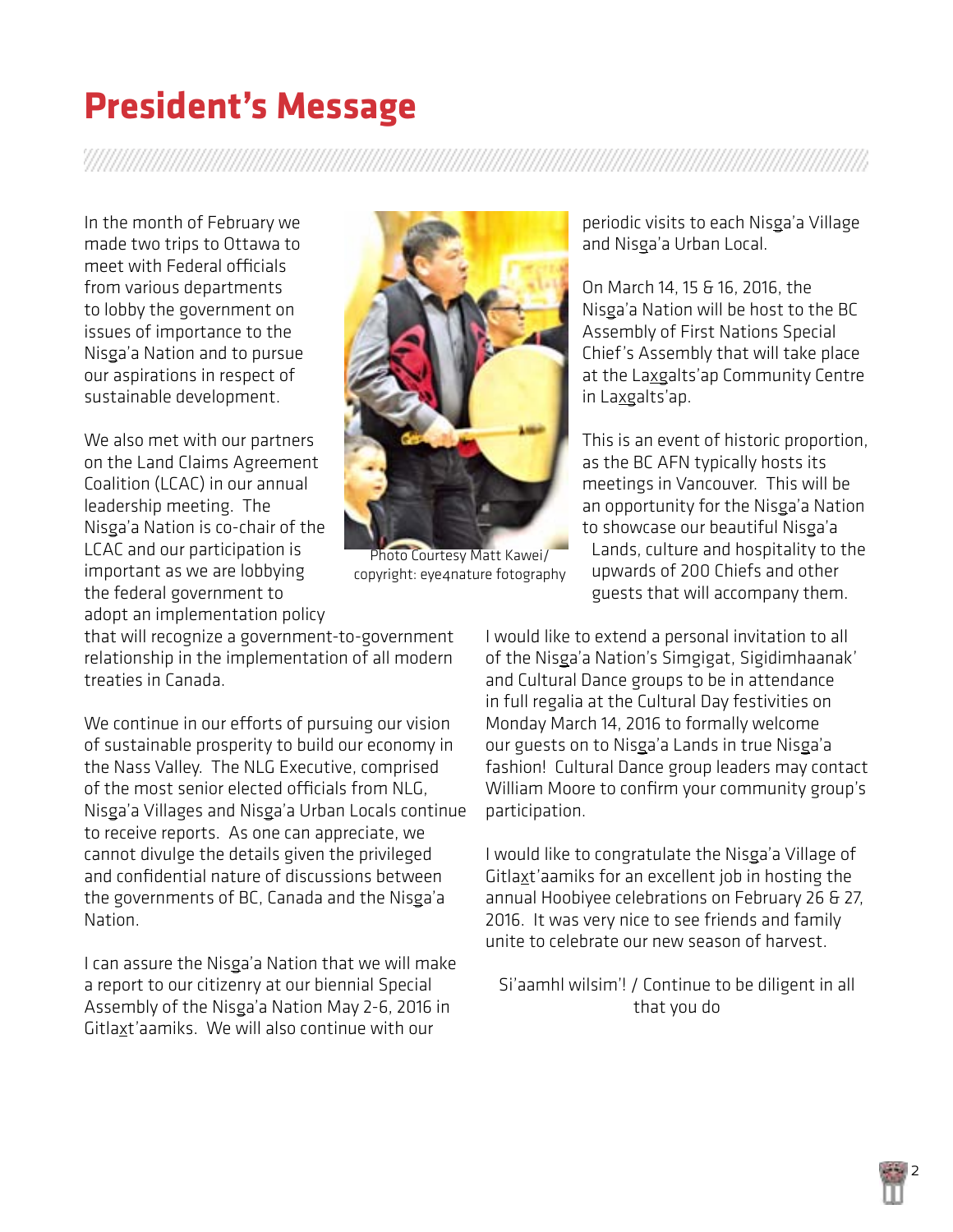



Nisga'a Lisims Government

+ 250 633 3000 / F 250 633 2367 TF 1 866 633 0888 PO Box 231 / 2000 Lisims Dr New Alyansh BC / Canada voj 140

NISCAANATION.CA

February 4, 2016

**Ms. Melanie Mark, MLA** Vancouver-Mount Pleasant 1303 Commercial Drive Vancouver BC, V5L3X5

Dear Ms. Mark:

The Nisga'a Nation congratulates you on a successful campaign to become the first aboriginal woman in British Columbia to be elected to the Provincial Legislature for the riding of Vancouver-Mount Pleasant.

We are extremely proud that you are continuing on the path taken by Frank Calder and Larry Guno by choosing to serve in public office. Today is another milestone in the history of the Nisga'a people and for aboriginal women across British Columbia.

We have every confidence you will be an outstanding representative in serving your constituents.

Yours truly,

#### **NISGA'A LISIMS GOVERNMENT**

A. Mitchell Steven

H. Mitchell Stevens President

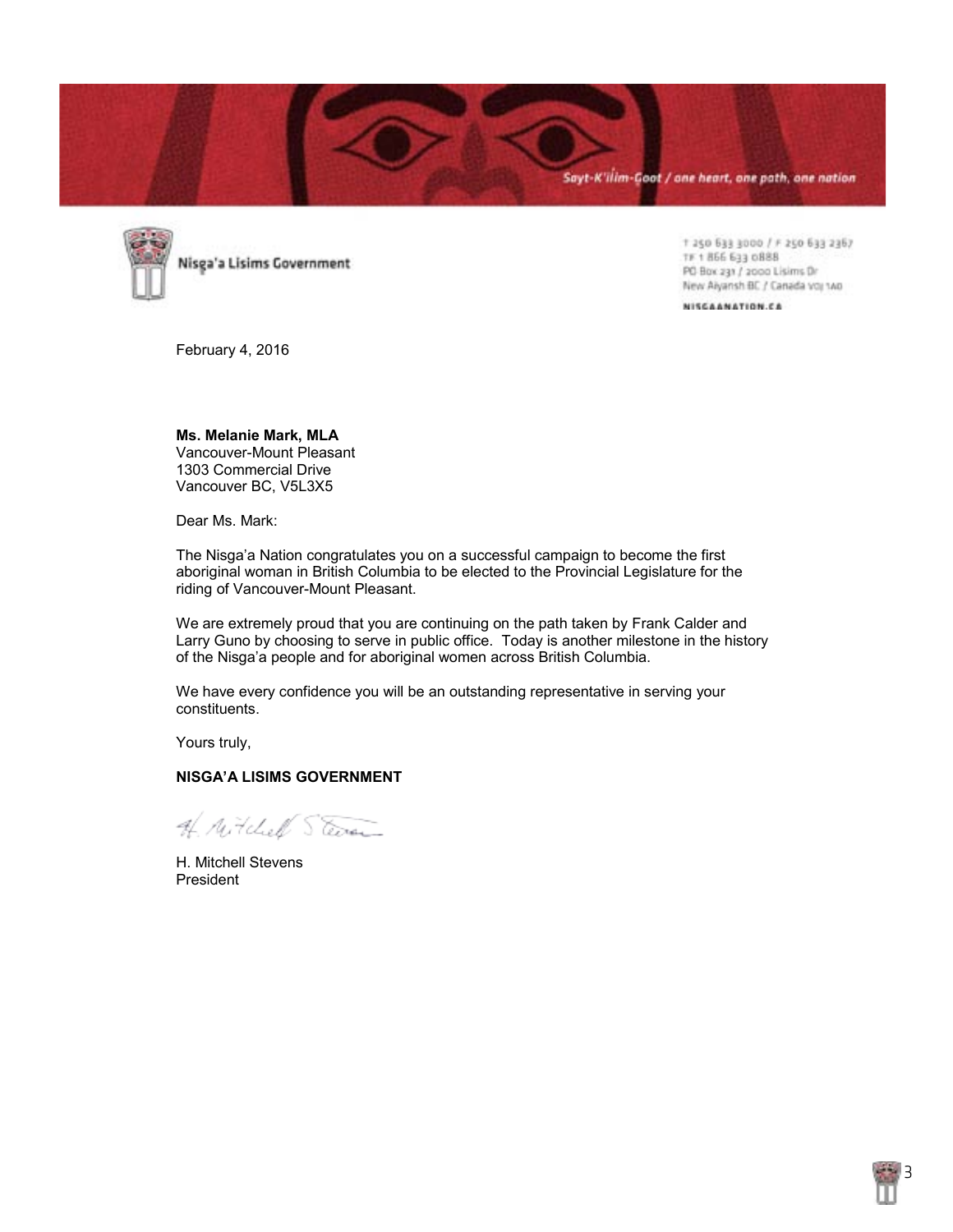# **Newly appointed Nisga'a Elections Officer**



A newly appointed Nisga'a Elections Officer will be at the helm of the pending Nisga'a Election in November of this year.

Esther Adams was formally appointed Nisga'a Elections Officer by the NLG Executive on January 28, 2016. As required by section 73 of the [Nisga'a Election Act,](http://www.nisgaanation.ca/sites/default/files/legislation/Nisga%27a%20Elections%20Act%20-%20Unofficial%20Consolidation%20to%20November%2028%202013%20-%20Final%20%28AR%29.pdf) Mrs. Adams formally made her solemn declaration as Nisga'a Elections Officer at the NLG Executive in Gitlaxt'aamiks on February 18, 2016. Congratulations Esther!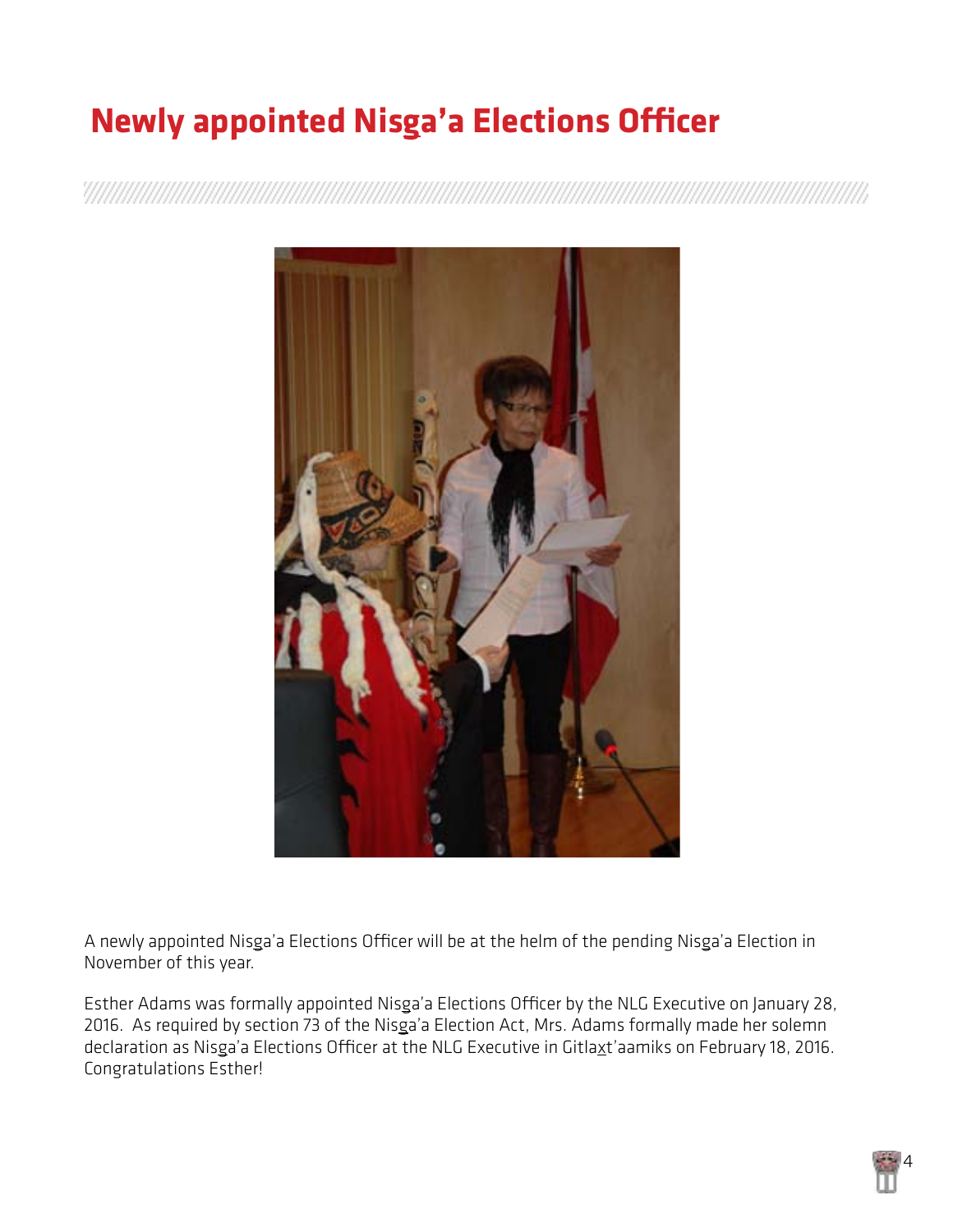## **Sheldon Martin takes Oath of Office as Non-Executive Member for Vancouver Nisga'a Urban**



Sheldon Martin, who was the successful candidate in the [January 26 by-election](http://www.nisgaanation.ca/news/notice-official-results-non-executive-member-vancouver-nisgaa-urban-local) in the Vancouver Nisga'a Urban Local was formally sworn in to office as Non-Executive Member for the Vancouver Nisga'a Urban Local at the NLG Executive meeting in Gitlaxt'aamiks on February 18.

In his congratulatory remarks to Mr. Martin on behalf of the Executive, Chairperson Kevin McKay stated, "We are confident, as indeed are your constituents that you have the capacity, the acumen and dedication to meet the challenges that will be put before you as you serve your community and our Nation."

Chairperson McKay also made note that Sheldon is now the youngest serving elected member in Nisga'a Government, and also the tallest!

Sheldon will hold office until the pending regular Nisga'a Election is conducted in November of this year.

Congratulations Sheldon!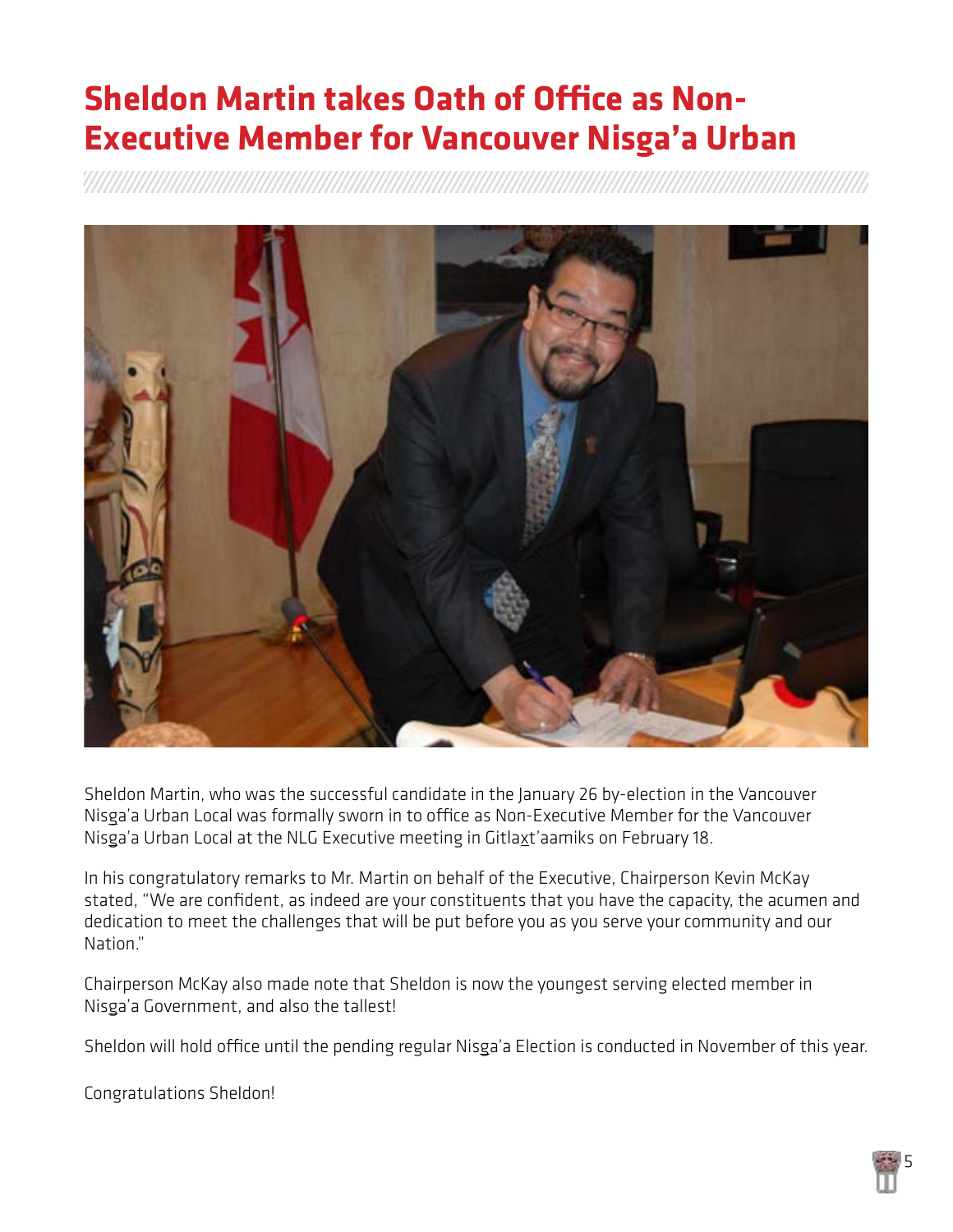## **Maurice Squires Honoured by his Peers at Director's Forum - Indigenous Perspectives Society**



Feb 10th, 2016: The Director's Forum through the Indigenous Perspectives Society (IPS) hosted an "Honoring Dinner" for Maurice Squires at the Marriott Hotel in Richmond BC. This forum is made up of all the Directors of the 20 Delegated Aboriginal Child Welfare Agencies throughout the Province that Maurice had worked with over the past 20 plus years. Maurice was recognized for his hard work and dedication as a very skilled professional who worked tirelessly to improve the quality of life and wellbeing of First Nations children provincially and nationally.

Under Maurice's leadership, the Northwest Band Social Worker's Association (NWBSWA) successfully saw over 40 First Nations social workers from Northern communities get their BSW degrees without having to travel South and become disconnected from their families and cultural responsibilities at home. 15 BSW grads from this program went on to complete their MSW degree and 1 (so far) has completed his PhD. Maurice's insight and experience was also instrumental in setting up the UNBC Social Work program that is still helping Northeners get the education they need to stay in and help their own communities.

Maurice has shown such vision and leadership for social work and child welfare throughout BC and Canada. He has dealt with Government

throughout his professional career. Although much of his best work benefitted the Nisga'a Tribal Council/ Nisga'a Lisims Government, he has always worked to serve First Nations. In holding executive positions on the boards of the Caring For First Nations Children Society, the BC Child Care Society, the UNBC Board of Govenors and the Northern Health Authority, Maurice has travelled extensively throughout BC, where he has contributed his culturally-informed and academically-trained analysis towards resolving the many pernicious inequities facing First Nations children and families.

Maurice was successful in negotiating copyright of the Aboriginal Social Worker Training Program curriculum and the development of the Aboriginal Operational and Practice Standards and Indicators (AOPSI).

Maurice's principled diligence when sitting across the negotiating table from the Crown during Treaty talks led to a major precedent for First Nations child welfare that is being referenced by Indigenous peoples around the world. Maurice's work to entrench inherent rights to Nisga'a based child welfare authority within the Nisga'a Final Agreement has been widely cited in legal briefs and textbooks.

Within academia, Maurice's MSW thesis has been cited numerous times. In her globally recognized book on Indigenous Methodologies, Maurice's friend, Dr Maggie Kovach quoted his statement: "If you are not solving the problem within the context of the culture, you're creating another form of assimilation." Indigenous Masters and PhD. Students from Australia and the American Southwest have cited this specific quote in their graduate theses. Maurice's words and work are truly serving Indigenous peoples at home and around the world.

Congratulations Maurice!

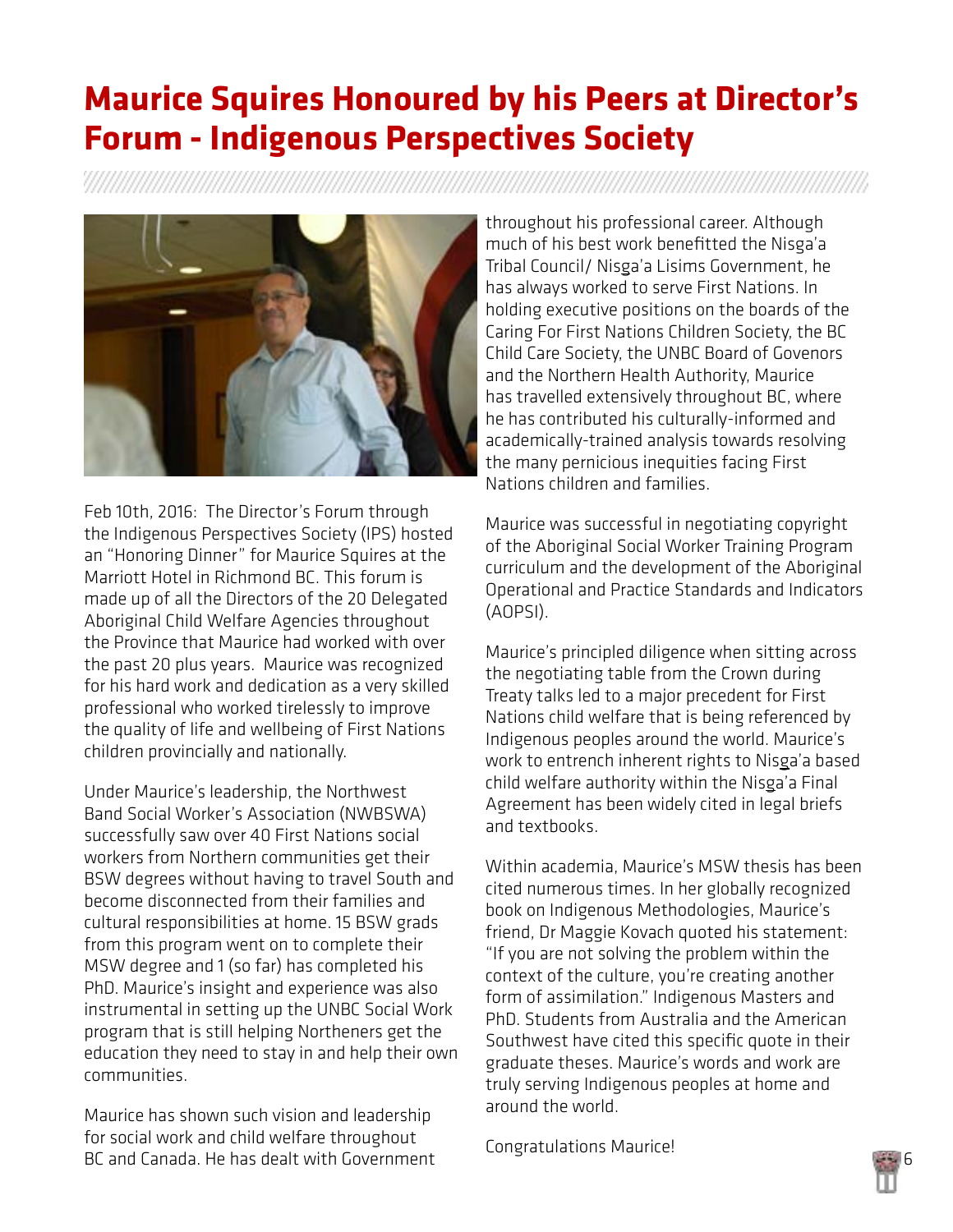# **National Anti-Bullying Day**











NLG's Human Resources Department has once again partnered with the Laxgalts'ap Village Government to provide Anti-Bullying t-shirts to participating staff of [Pink Shirt Day](http://pinkshirtday.ca/) - a national antibullying campaign to end bullying.

Nisga'a Elementary Secondary School (NESS) also participated in a march to spread awareness to National Anti-Bullying Day. NESS Elementary and Primary students, teachers and staff marched from the school to Gitlaxt'aamiks Village Government and back.

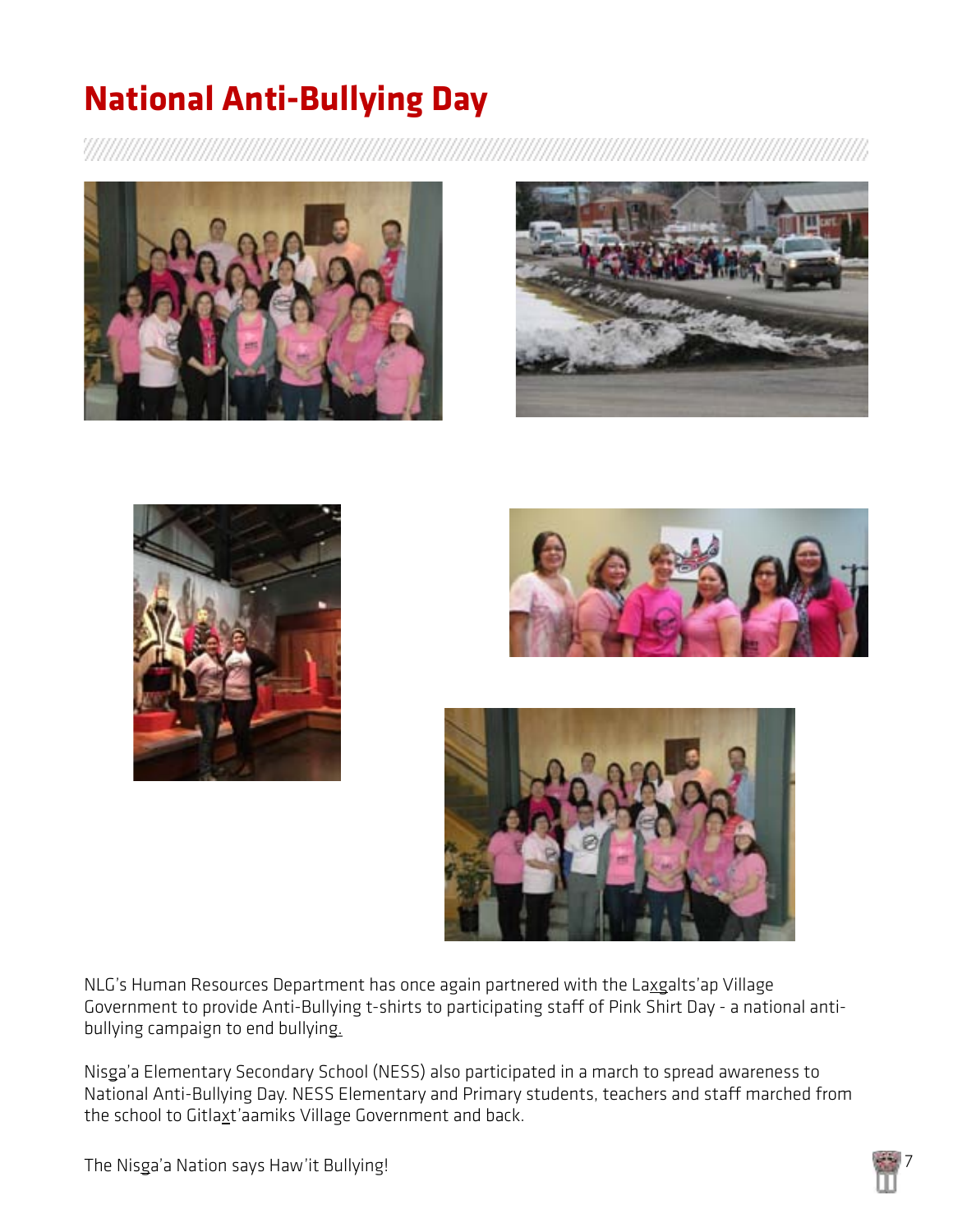## **Motivational Speaker Mike Scott addresses Nisga'a Youth**





Motivational speaker Mike Scott addressed Nisga'a Youth both in Terrace and at Nisga'a Elementary Secondary School where he shared his life experiences of various struggles that he endured and overcame. There was no cencorship as directed by the Principal of the school to demonstrate to the Youth of how real and upfront life can be and some deep aspects of his story left the audience feeling the direct emotion of his story. We commend Mike on his courage to share his story and his goal to spread awareness to the issues that commonly impact Indigenous peoples.

Keith Azak, Nisga'a Urban Local Representative of Terrace was able to show Mike and his group around Terrace and around the Nass Valley. Mike also attend Day 1 of the Hoobiyee festivities in Gitlaxt'aamiks and he shared that this was his first Indigenous cultural event that he attended in BC.

Si'aamhl Wilin Mike! (Continue to do well)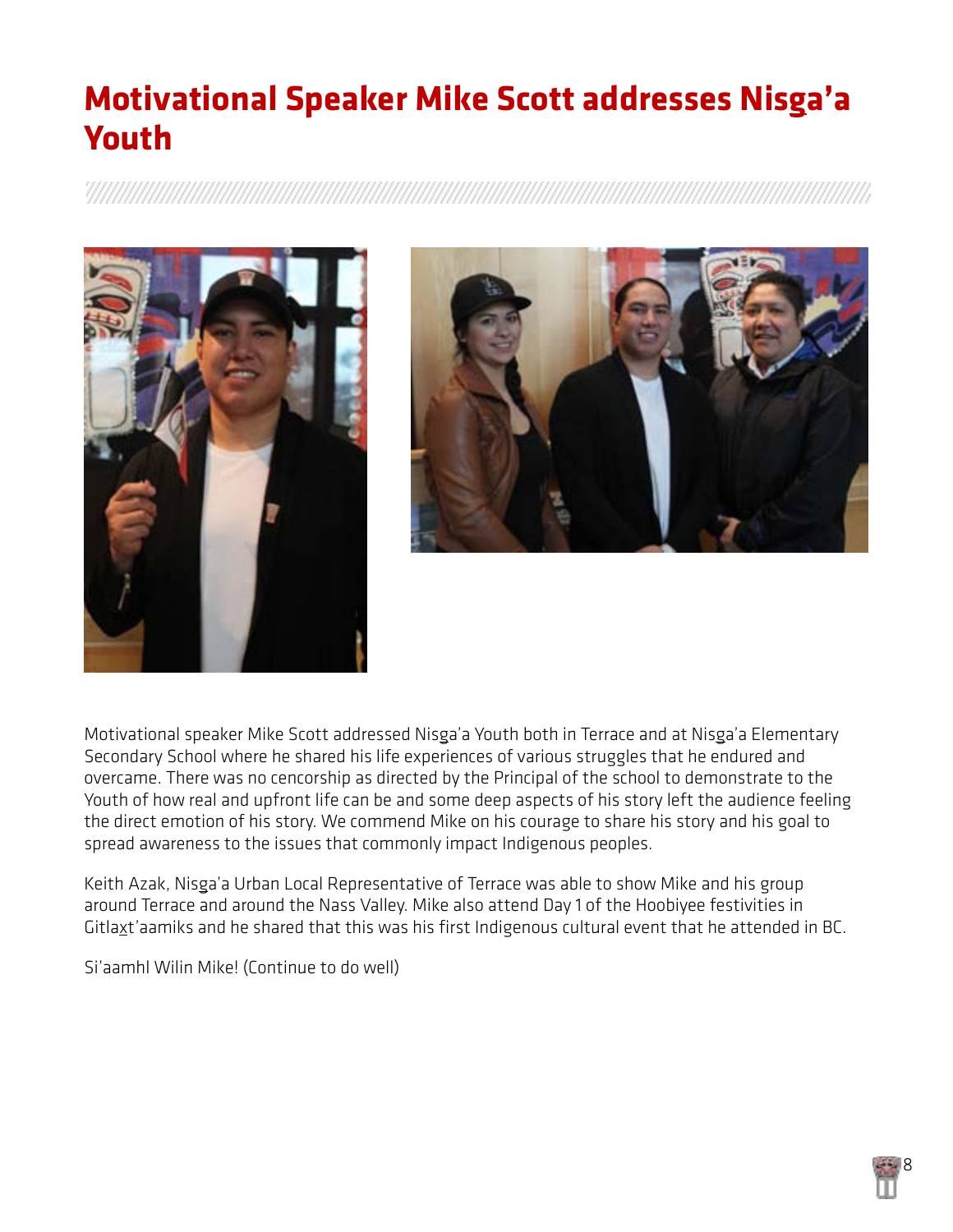

### **BC ASSEMBLY OF FIRST NATIONS**

### **13th Special Chiefs Assembly**

**March 14th, 15th, & 16th, 2016**

Laxgalts'ap Community Centre, Greenville, BC

### **IMPORTANT SAVE THE DATE**

To: All BC Chiefs and Delegates

From: BC Regional Chief Shane Gottfriedson

The BC Assembly of First Nations(BCAFN) will be hosting the Special Chiefs Assembly on March 14<sup>th</sup>, 15<sup>th</sup>, & 16<sup>th</sup>, 2016 on Nisga'a Territory at the Laxgalts'ap Community Centre located at 441 Church Street in Greenville, BC V0J 1X0.

### **More information to follow**.

Contact us at:

| <b>BC ASSEMBLY OF FIRST NATIONS</b> | Tel: | 250-828-9757                       |
|-------------------------------------|------|------------------------------------|
| 312-345 Chief Alex Thomas Way       | Fax: | 250-828-9893                       |
| Kamloops, B.C.                      |      | Email: executive.assisant@bcafn.ca |
| V2H 1H1                             |      | Web: www.bcafn.ca                  |

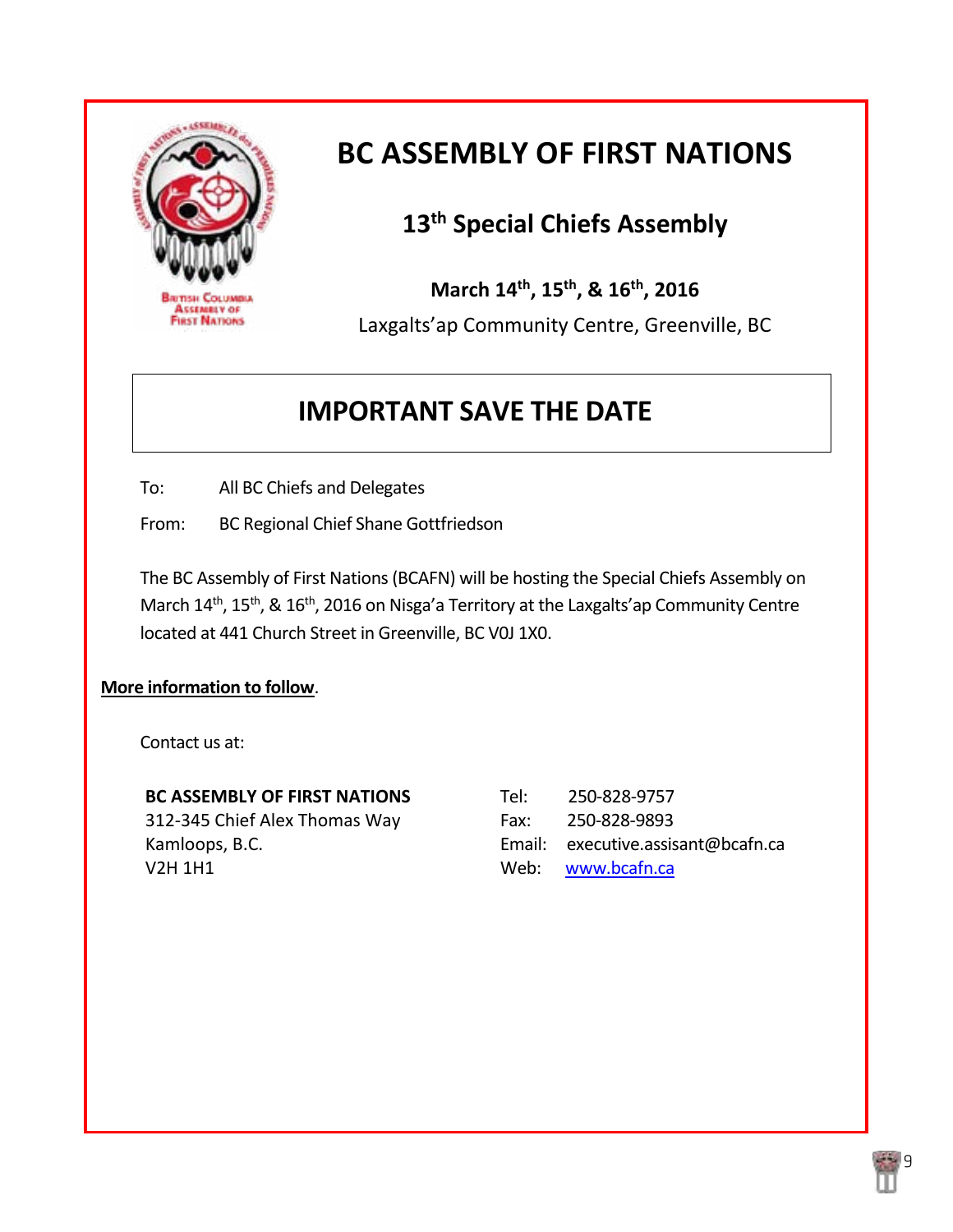## **Ho0biyee 2016 in Gitlaxt'aamiks**



Grand Entry - Photo Courtesy Benjamin Gonu II



Passing of the Hoobiyee Moon - Photo Courtesy Lena Griffin Grand Finale - Photo Courtesy Lena Griffin



Congratulations on a job well done to the Nisga'a Village of Gitlaxt'aamiks and Gitlaxt'aamiks Village Government for hosting Hoobiyee 2016!

Over 2,000 people participated and spectated at this years Hoobiyee festivities. To make this event a success Gitlaxt'aamiks came together to accomodate guests by taking in billets, preparing supper dishes for the Tribal Picnic, providing breakfast, lunch, supper and snacks on a continous basis at another facility and provided transportation. It was announced that the volunteers and staff made 9,000 meals.

Opening remarks by Sim'oogit Hleek - Joseph Gosnell Sr, guest speaker Nathan Cullen addressed the Nisga'a Nation and guests and Robin Austin, MLA was even selected to dance not only once but 5 times in one crowd participation song.

At the Grand Finale of Hobiyee the moon was passed onto the respective Simgigat of the Nisga'a Village of Gitwinksihlkw where Hoobiyee 2017 will be hosted.

Hoobiyee to the Nisga'a Nation! May your harvest year be full and plentiful!

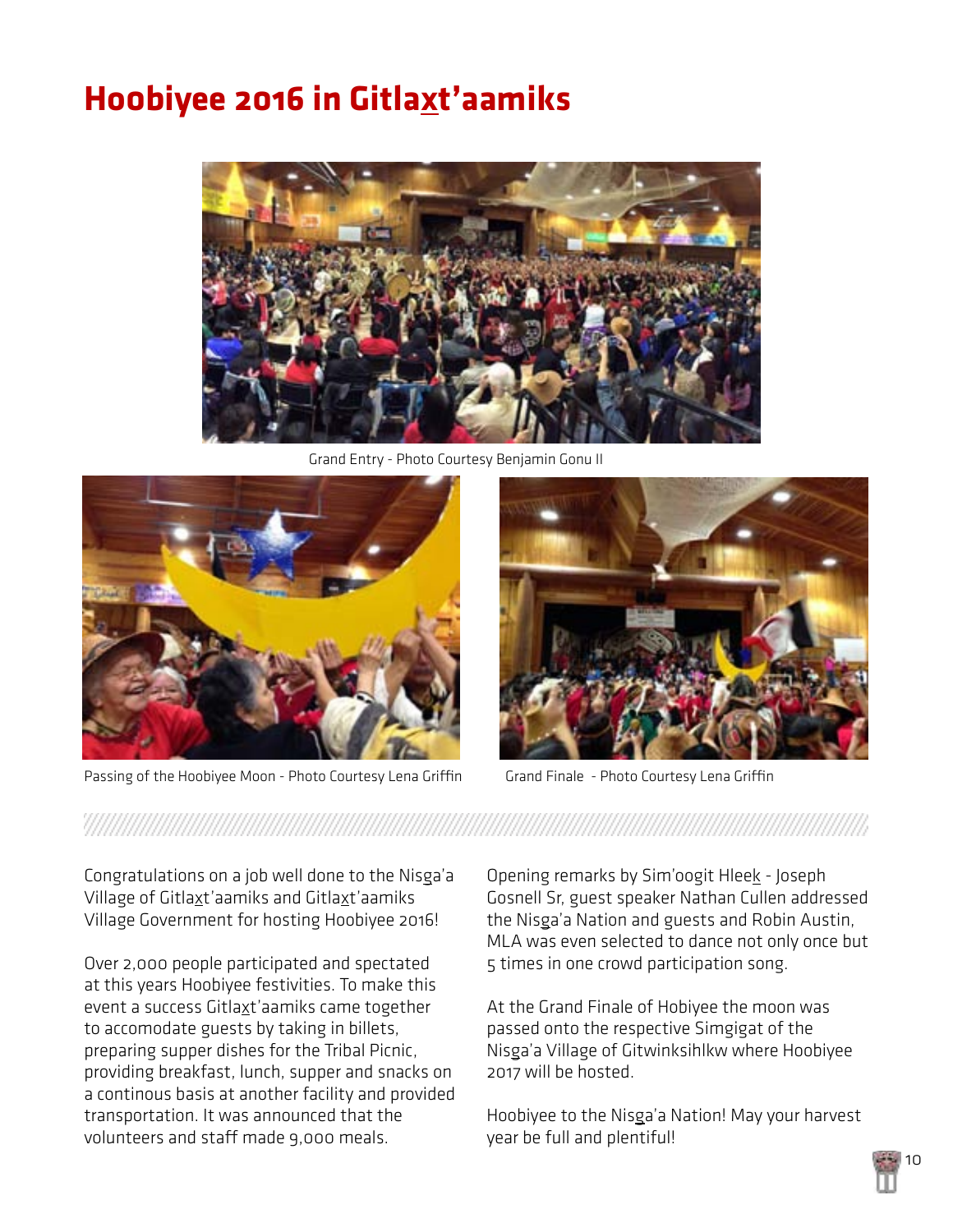## **AwesomeNESS students receive numerous awards!**



Today marks a special day when students receive special honour awards for the 1st Semester. There were 70 awards handed out to students at the Nisga'a Elementry Secondary School. Keep up the great work!

Si'aamhl wilsim!

a a shekarar wasan wasan wasan wasan wasan wasan wasan wasan wasan wasan wasan wasan wasan wasan wasan wasan w

### **NEST Launched New Website on February 10!**

*Please go to [www.nisgaaworks.ca](http://www.nisgaaworks.ca/) for the latest info on jobs, training, and information for prospective employers* 

The Nisga'a Employment, Skills & Training (NEST) department is pleased to announce the launch of [www.nisgaaworks.ca](http://www.nisgaaworks.ca/) scheduled for February 10, 2016!

With a job-matching portal, calendar of upcoming training opportunities and seminars, links to valuable resources, and more, [www.nisgaaworks.ca](http://www.nisgaaworks.ca/) is an engine for your employment success!

We encourage all Nisga'a citizens to visit our site to access employment opportunities from proponents who work closely with the Nisga'a Nation. They can also access resources and information about training, employment readiness, and important life skills.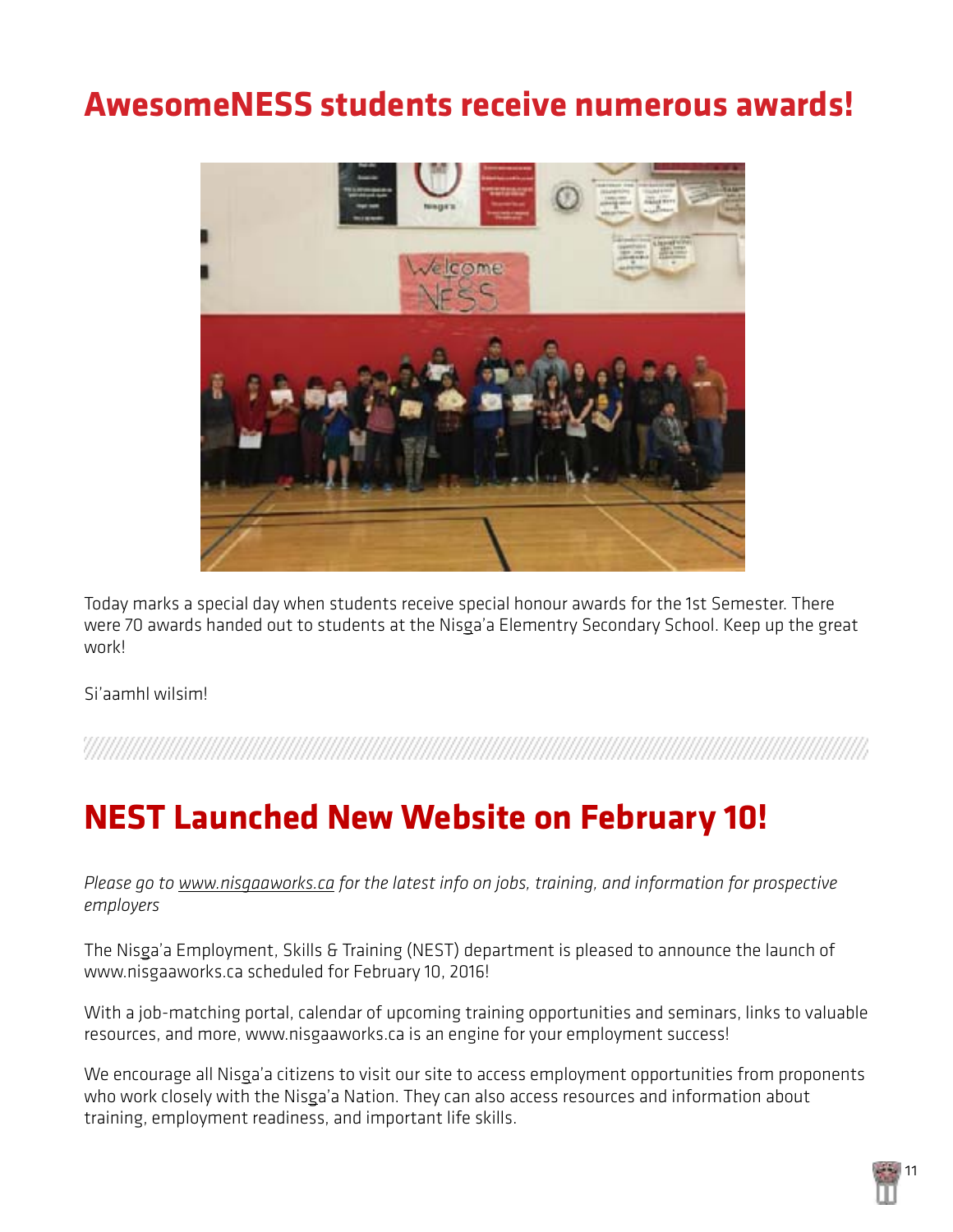# Nisga'a Pathways to Employment Program

Nisga'a Pathways to Employment Program is seeking Nisga'a Citizens to utilize their artistic abilities to design our new branding logo. Our vision is to support and enhance the Social, Physical, Emotional and training needs of our Nisga'a clients.

Our goal as the NPEP team is to help our people to achieve personal growth and success. In time we will be incorporating a Nisga'a Life Skills program for our clients. We want to ensure our clients are healthy in mind, body, and spirit with a connection to our land and culture.

This contest will be open to all Nisga'a citizens with a challenge to incorporate our culture with the NPEP vision that results in a dynamic Logo. Deadline for submissions is March 10<sup>th</sup>, 2016 please submit to your local Employment Readiness Assistant or NEST head office located at 5012 Tait Avenue, Gitlaxt'aamiks BC V0J 1X0.

A prize of \$600.00 will be awarded to the successful submission.



Applications can be found on ninganworks and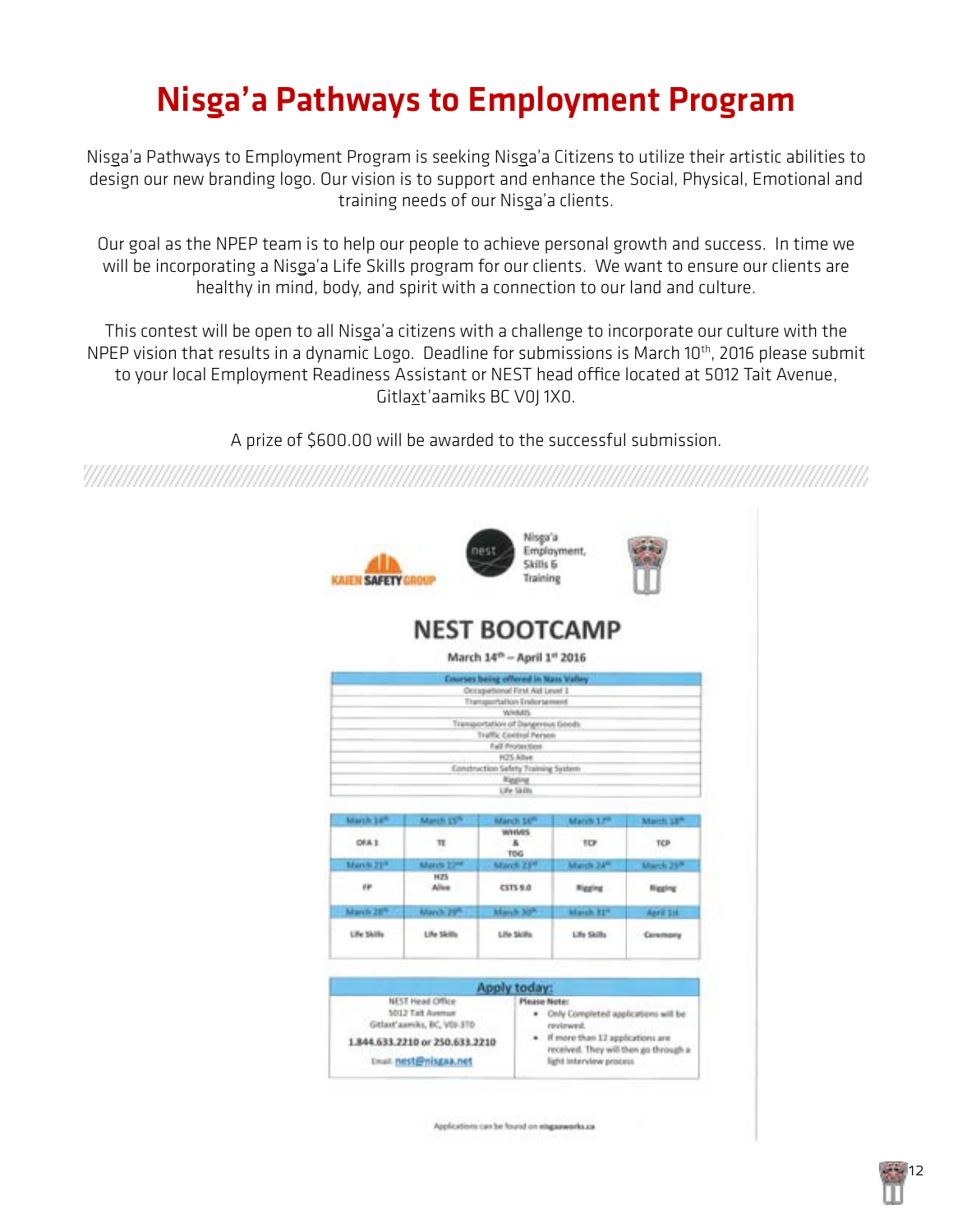# **40th Annual BC Elder's Gathering - July 2016**

a shekarar wasan wasan wasan wasan wasan wasan wasan wasan wasan wasan wasan wasan wasan wasan wasa

40th Annual BC Elders Gathering in Williams Lake, BC July 11, 12, 13, 14, 2016

To all BC First Nations Communities and Annual BC Elders Gathering Society Sponsor Partners

The host for the 40th Annual BC Elders Gathering under the guidance of Councillor Cecil Grinder and Elder Stan Stump is the Tl'etinqox Government from the Tsilhqot'in Nation with support from the Secwepemc, Carrier, Nuxalk & St'át'imc communities.

The 40th Annual BC Elders Gathering, will be held July 12,13 & 14, 2016 in Williams Lake, British Columbia. Next year's 2016 gathering will begin with the "early bird Wild West Celebration day" on Monday July 11 at the Williams Lake Stampede grounds beginning with a mountain race and Rodeo. A camp site on the Stampede Grounds is set up for motor homes and tents with cultural activities, Pow Wow, Sweat Lodges, healing circles and Slahal tournaments already in the early planning stages.

With the enormous excitement the elders from all across British Columbia have already demonstrated with next year's gathering being held in Williams Lake, the organizing committee is already looking at a shuttle service to the gathering for hotels in Quesnel, Williams Lake, Lac la Hache and 100 Mile House. The committee is putting together a list of camp sites for tents and motor homes. A list of billet and bed and breakfast locations is already being developed. With the early bird Wild West Celebration elders groups may wish to book four days this year.

The hunters, fisherman and cooks are already talking about making preparations for the traditional feasts. Tours are already being planned that will provide the opportunity for elders and guests to witness the rich culture, history and beauty of the Region.

Meetings have already taken place with the Cariboo Regional District (CRD), Tsilhqotin Nation Chiefs, Williams Lake City Hall, Williams Lake Indian Band, Cariboo Friendship Centre, Waste disposal service providers, Food Service providers, Portable washroom facilities providers, Williams Lake Tourism, Cariboo-Chilcotin School District, Cariboo Memorial Recreation Complex, Williams Lake Stampede Grounds and many others in making preparations for the gathering.

Our next planning meeting for the 40th Annual BC Elders Gathering with the host community elders will take place July 31, 2015.

It is the hope of the Annual BC Elders Gathering Society that all 203 First Nations Communities in the province attend the 40th Annual BC Elders Gathering in Williams Lake. It is also our wish that the Chief or their designated representative from every community attends the gathering in respect for their elders.

We look forward to all our sponsor partners and invited guests attending next year's gathering to share a meal and get to know the traditions and rich culture of our First People.

For inquiries and registration, please contact:

Cecil Grinder, Councillor Tl'etinqox-t'in Health Services PO Box 168 Alexis Creek, BC V0L 1A0 Phone: 250-394-4240 ext 219. Fax: 250-394-4234. Email: [cgrinder@tletinqoxtin.ca](mailto:cgrinder@tletinqoxtin.ca)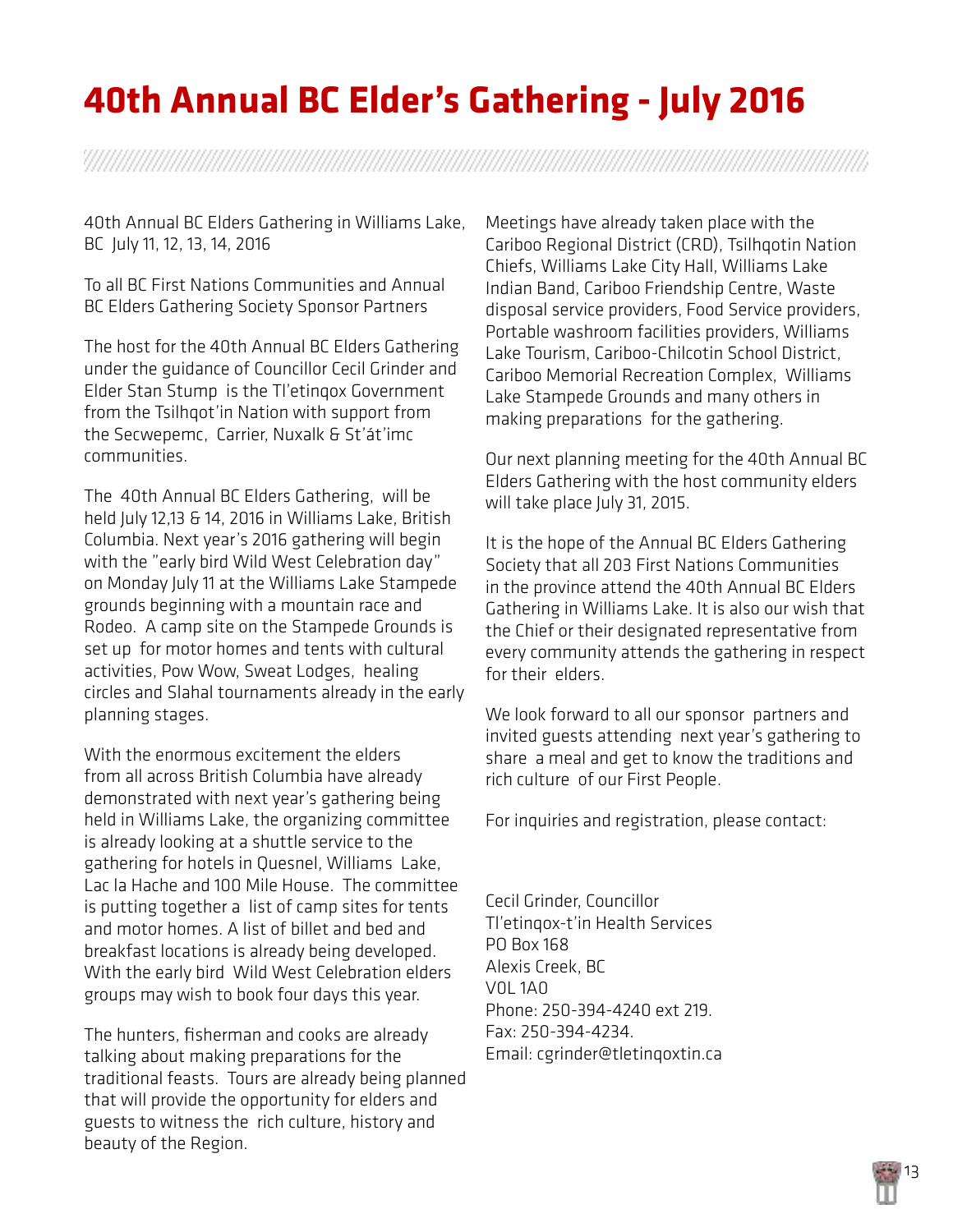# **Employment Opportunities**

Sayt-K'ilim-Goot / one heart, one path, one nation



**ALL RESUME PACKAGES MAY BE DIRECTED TO:** Nisga'a Lisims Government Attention: Human Resource Department P.O. BOX 231, Gitlaxt'aamiks, B.C., V0J 1A0

Fax: 250-633-2367 Email: hrdept@nisgaa.net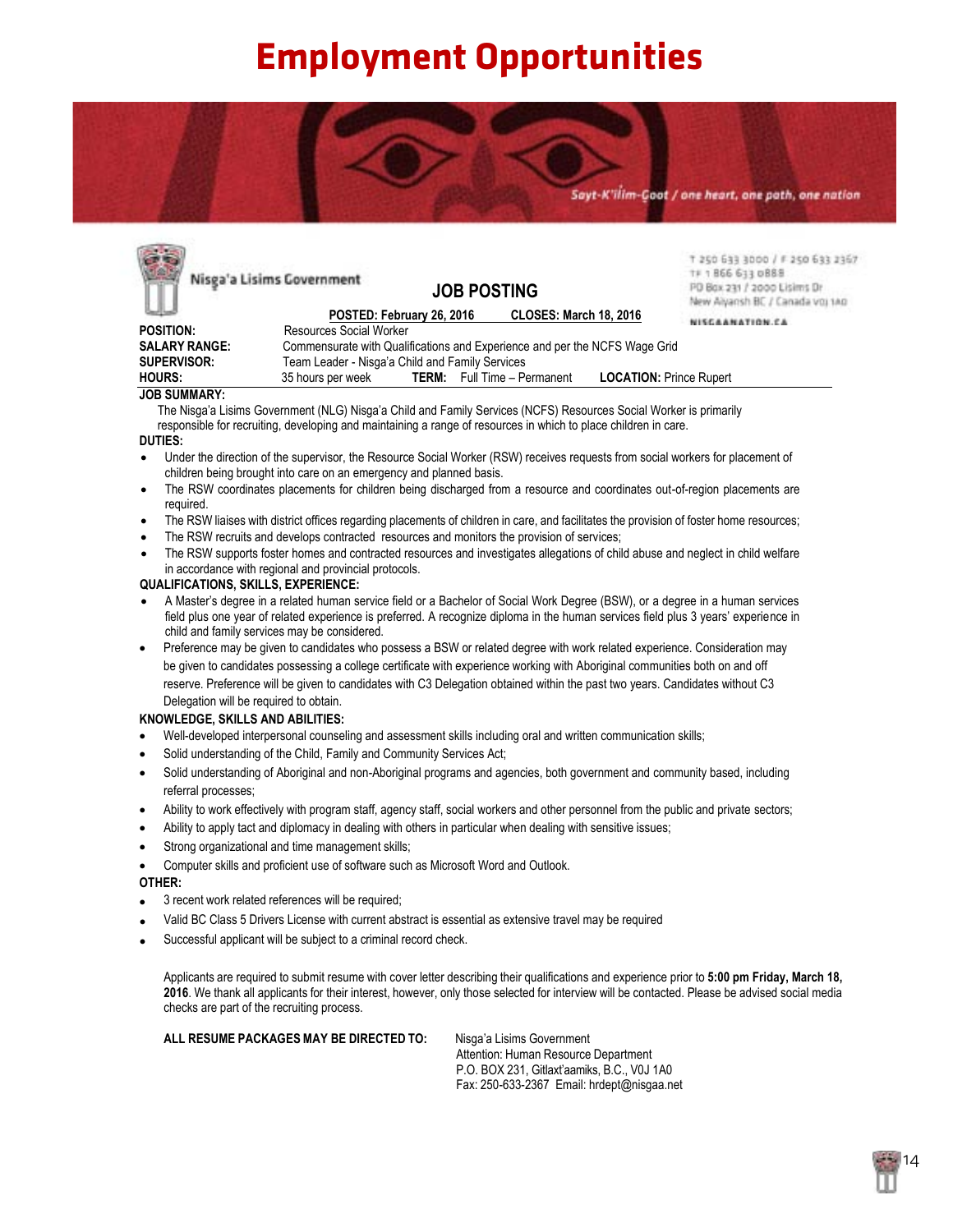# **NLG February 2016 Executive Resolutions**

### **Resolution 2016/09/ February 17, 2016**

CONSIDERING THAT the Executive Director presented to the Executive of Nisga'a Lisims Government (the "Executive") on December 15, 2015 a memorandum entitled "Analysis on terminating funding to the Nisga'a Valley Health Authority" (the "December 2015 Health memorandum");

AND CONSIDERING FURTHER THAT the Executive members have now been asked to consider which of the options provided in the December 2015 Health memorandum they wish to pursue;

MOVED THAT the Executive direct Chief Executive Officer and Executive Director to proceed by pursuing the option outlined as Option C in the December 2015 Health memorandum.

### 

#### **Resolution 2016/10/ February 17, 2016**

#### MOVED THAT:

the Nisga'a Lisims Government Executive adopt the financial statements for the period ending December 31, 2015, and for the period ending January 31, 2016, as presented by the Chief Financial Officer and attached to this motion

#### **Resolution 2016/11/ February 17, 2016**

MOVED THAT the Nisga'a Lisims Government Executive receive the minutes of the Nisga'a Finance Committee meeting held on January 11, 2016.

#### **Resolution 2016/12/ February 17, 2016**

CONSIDERING THAT M'Deek Development Group Ltd. ("M'Deek") has requested the issuance oflicence of occupation issued under section 17 ofthe Nisga'a Land Act to operate a commercial gravel pit on Nisga'a Lands;

MOVED THAT under section 6 of the Nisga'a Land Act, and subject to the consent of Wilp Si'ayuukhl Nisga'a, the Nisga'a Lisims Government Executive grant to M'Deek a licence of occupation in the form substantially the same as the one attached to this motion as Appendix "A".

1. the Deputy Director of Lands and Resources, on behalf of the Executive, be authorized to deliver to M'Deek, for execution and return, a renewed licence of occupation substantially in the form attached to this motion as Appendix "A" with the Legal Description Schedule and the Site Plan Schedule of the licence completed to the Deputy Director's satisfaction; and

2. · upon the execution by M'Deek and return to the Deputy Director of the licence of occupation delivered under paragraph (1), the Director be authorized to date and execute the licence of occupation on behalf of the Executive.